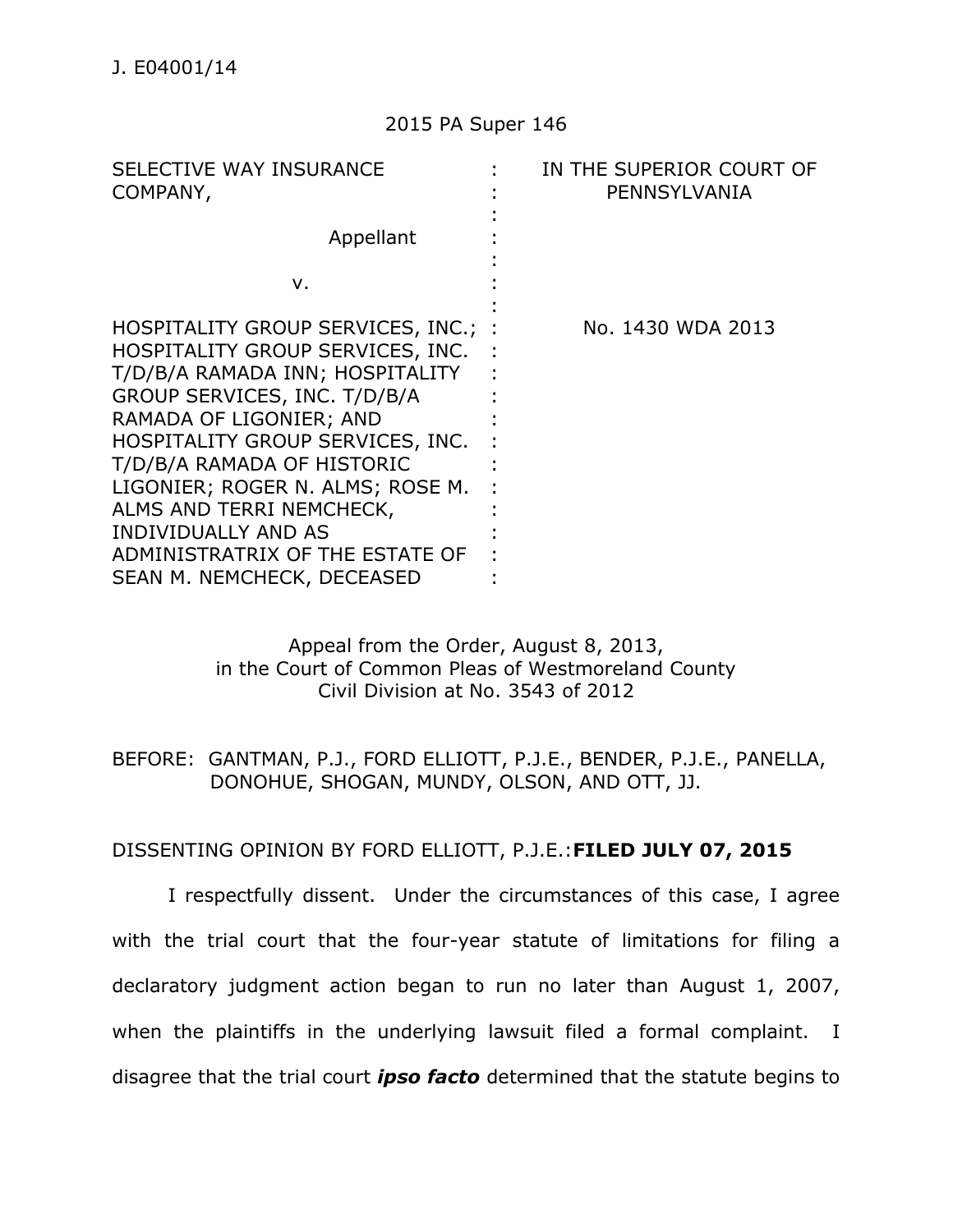run on all coverage disputes at the time of the filing of the complaint. I agree with the analysis of the Majority in defining the purpose of declaratory judgment actions. I also agree that the actual controversy triggering the statute can be a moving target that must be decided by the facts of any given case. Certainly, *Wagner v. Apollo Gas Co.*, 582 A.2d 364 (Pa.Super. 1990), and its unique facts established as much. Legislatively created limitations periods are based on a policy of fairness to a defendant, as well as to prevent stale claims and to require a reasonable time to enforce rights. *See Aivazoglou v. Drever Furnaces*, 613 A.2d 595, 597 (Pa.Super. 1992) ("The Pennsylvania Supreme Court has repeatedly emphasized the important purposes which are served by statutes of limitation. They not only serve to give prompt notice to defendants that claims are being made against them, but they prevent stale claims and thus promote finality and stability.") (citations omitted). To hold as Selective advocates that the trigger for the statute is when the carrier denies coverage to the insured would in effect allow the limitations period to begin when the insurer says it should begin thereby thwarting legislative intent. Rather, I would decide that the statute of limitations for filing a declaratory judgment action begins to run when the insurer is on notice of a coverage dispute, be it upon the review of the complaint, the completion of discovery, the ultimate resolution of the underlying lawsuit, or any other event which would provide actual notice.

- 2 -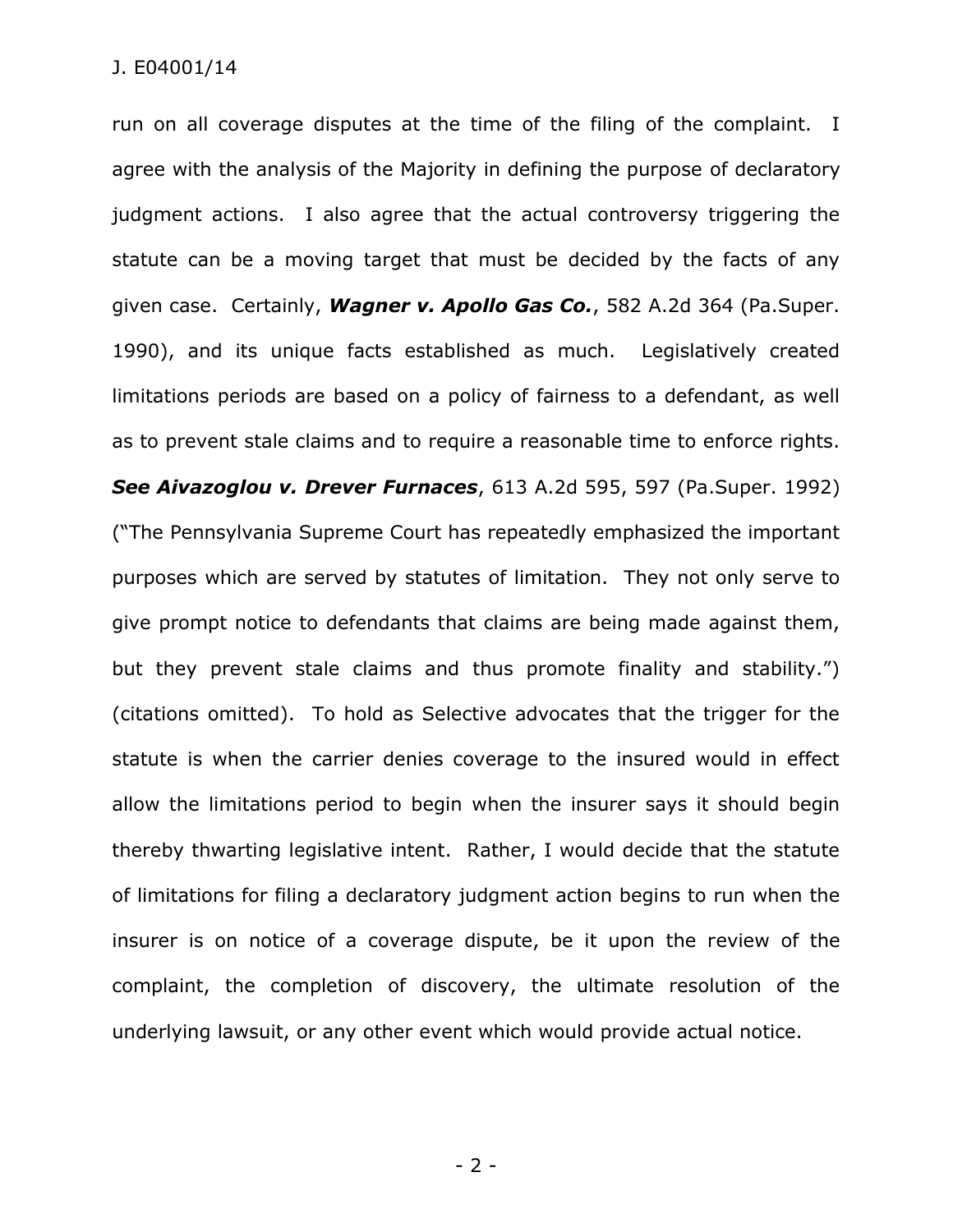$\overline{a}$ 

Here, Selective was aware there was a coverage issue; in fact, it had already sent Hospitality a reservation of rights letter on July 31, 2007. Selective was also aware of the Liquor Code Enforcement proceedings in which the sworn testimony of Matthew White, Sean Nemcheck's co-worker, was introduced to establish that Nemcheck obtained alcohol from the premises while unsupervised and without Hospitality's knowledge or permission. Selective argues that because Nemcheck took and consumed alcohol without Hospitality's knowledge or permission, there is no Liquor Liability Coverage. Yet, for whatever reason, Selective waited to file a declaratory judgment action until June 6, 2012, nearly five years later.<sup>1</sup>

> In determining whether an insurance company is responsible to defend its insured, we observed in *Gene's Restaurant Inc. v. Nationwide Ins. Co.*, 519 Pa. 306, 308, 548 A.2d 246, 247 (1988) that:

> > [a]n insurer's duty to defend an action against the insured is measured, in the first instance, by the allegations in the plaintiff's pleadings. . . . In determining the duty to defend, the complaint claiming damages must be compared to

<sup>1</sup> In *Zourelias v. Erie Ins. Group*, 691 A.2d 963 (Pa.Super. 1997), *appeal denied*, 706 A.2d 1214 (Pa. 1998), this court found that the statute of limitations did not begin to run until Erie denied the appellant's request for coverage. *Id.* at 964 n.2. However, as Hospitality points out, the plaintiff in the declaratory judgment action in *Zourelias* was the *insured*, not the insurer. (Supplemental brief of appellees at 6.) Obviously, in that case, an "actual controversy" would not arise regarding interpretation of the insurance policy at issue until the insurer actually denied coverage. An insured would have no reason to file a declaratory judgment action before then. Here, however, Selective knew in 2007 simply by comparing the factual allegations in the Nemcheck complaint with the coverage exclusions in the policy that there was a basis for denial of coverage.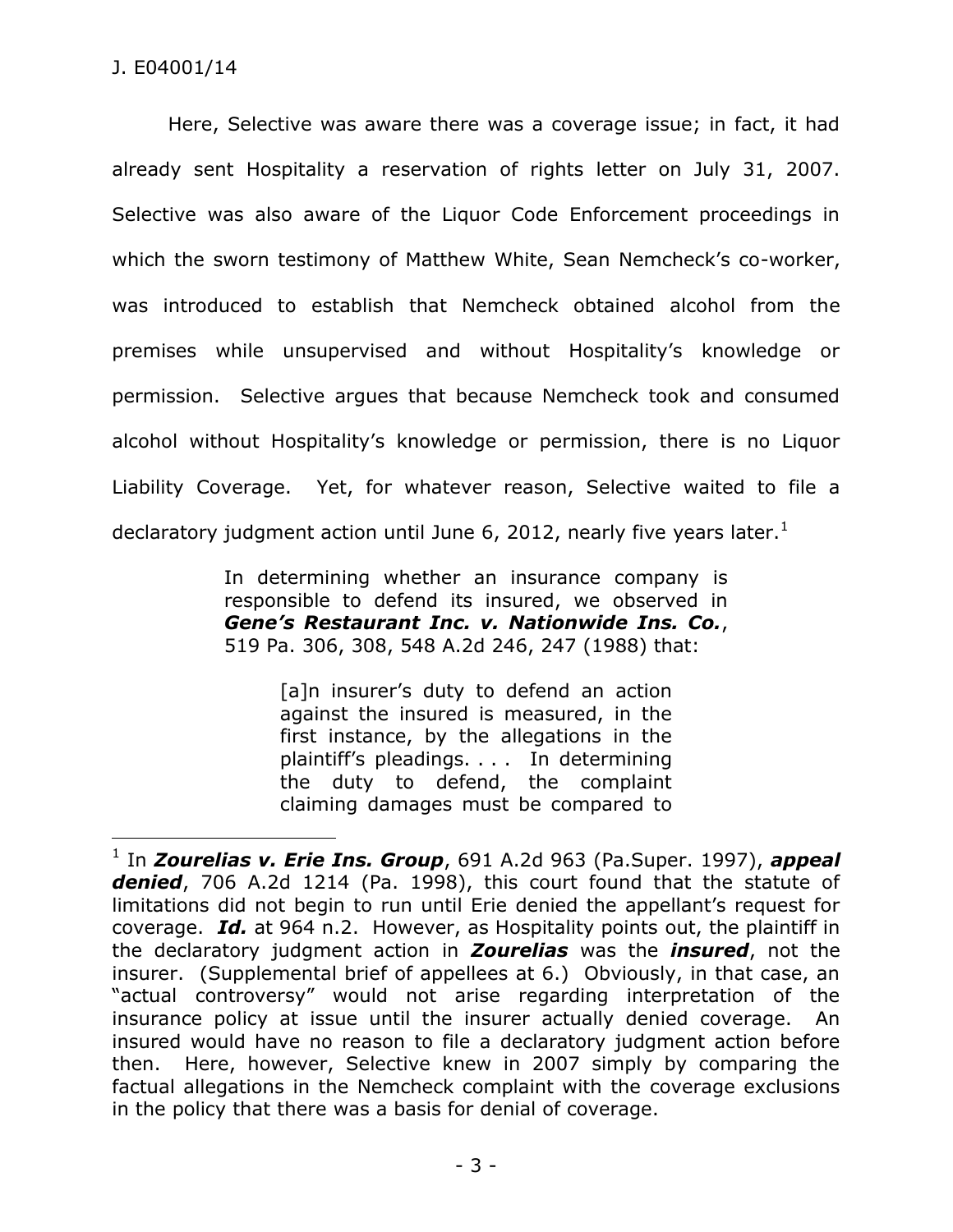the policy and a determination made as to whether, if the allegations are sustained, the insurer would be required to pay resulting judgment. . . . [T]he language of the policy and the allegations of the complaint must be construed together to determine the insurers' obligation.

Therefore, "a carrier's duties to defend and indemnify an insured in a suit brought by a third party depend upon a determination of whether the third party's complaint triggers coverage." *Mutual Benefit Ins. Co. v. Haver*, 555 Pa. 534, 538, 725 A.2d 743, 745 (1999).

*Donegal Mutual Ins. Co. v. Baumhammers*, 938 A.2d 286, 290-291 (Pa.

2007). "[W]e focus primarily on the duty to defend because it is broader than the duty to indemnify. If an insurer does not have a duty to defend, it does not have a duty to indemnify. However, both duties flow from a determination that the complaint triggers coverage." *American Nat. Property and Cas. Companies v. Hearn*, 93 A.3d 880, 884 (Pa.Super. 2014), quoting *Indalex Inc. v. National Union Fire Ins. Co. of Pittsburgh*, 83 A.3d 418, 421 (Pa.Super. 2013) (citations and quotation marks omitted).

As our supreme court stated in *General Accident Ins. Co. of America v. Allen*, 692 A.2d 1089, 1095-1096 (Pa. 1997) (emphasis in original):

> The question before a court in a declaratory judgment action is not whether the insurer owes **indemnification** in a specific amount, which would be a premature inquiry absent a full resolution of the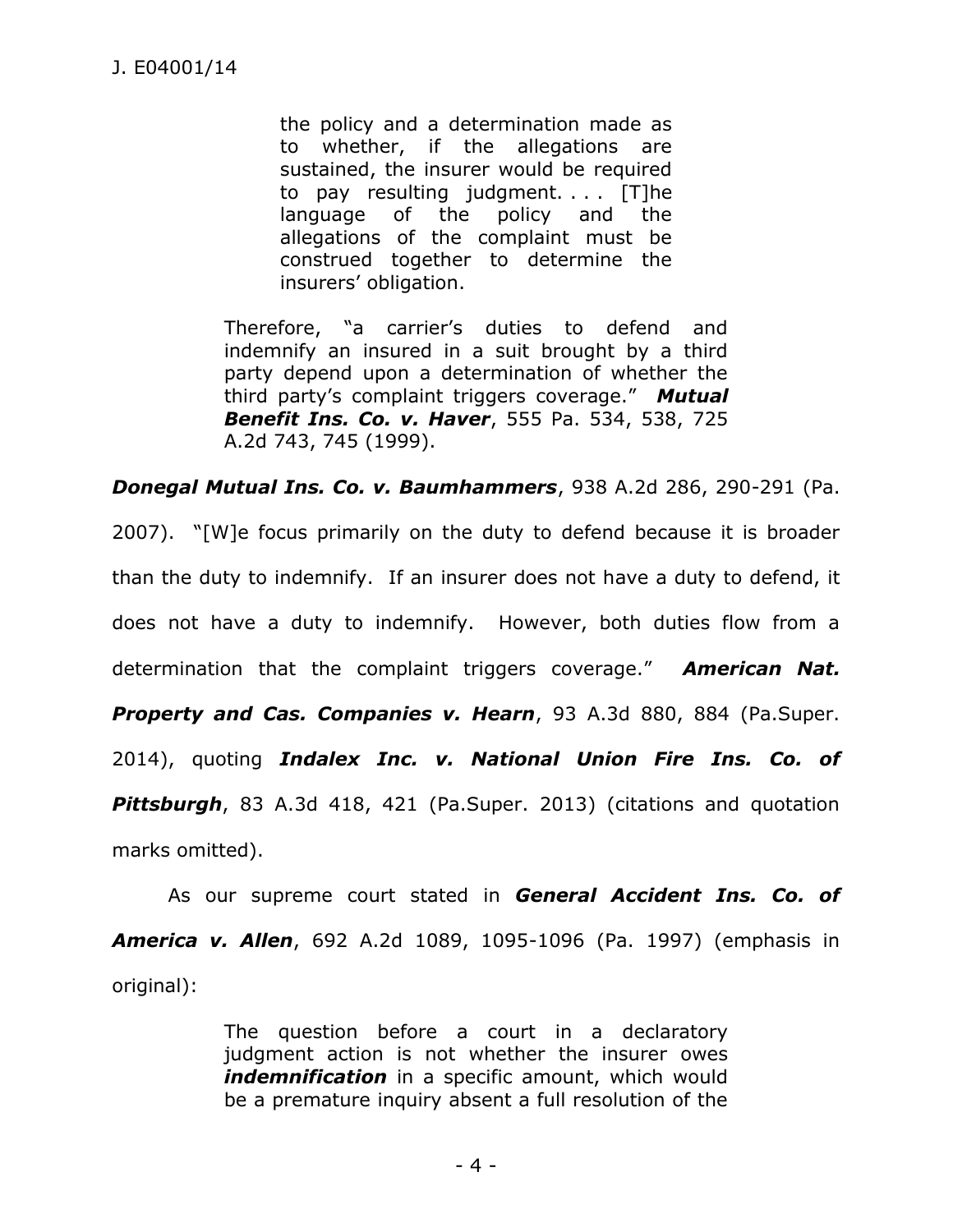underlying action. Instead, the question is whether the insurer has a *duty* to indemnify the insured *in the event of* liability in the underlying action. A court can answer such a question because it is within the scope of a court's power pursuant to the Declaratory Judgments Act. 42 Pa.C.S. § 7532 (courts have the power to declare rights, status and other legal relations whether or not further relief is or could be requested). Indeed, the Superior Court has held that the duty to defend *and* the duty to indemnify may be resolved in a declaratory judgment action. [*Erie Ins. Exchange v. Claypoole*, 673 A.2d 348 (Pa.Super. 1996)] (duty to defend and duty to indemnify may be resolved in declaratory judgment action); *Harleysville Mutual Insurance Company v. Madison*, 415 Pa.Super. 361, 609 A.2d 564 (1992) (insurer can seek determination of obligations to insured before conclusion of underlying action); *see also*, *Uguccioni v. United States Fidelity & Guaranty Company*, 408 Pa.Super. 511, 597 A.2d 149 (1991).

*See also Baumhammers*, 938 A.2d at 291 ("To determine whether Donegal is obligated to defend and potentially indemnify parents in the instant case requires review of the factual allegations contained in the complaint."). Hence, the duties owed by an insurer under the policy are uniquely a matter for declaratory judgment.

As supported by *Allen*, the relief of a declaratory judgment in insurance coverage disputes between an insurance company and its insured must be viewed in the context of a duty analysis. Under any policy of insurance, there is a duty of good faith and fair dealing imposed on the insurer to investigate claims and resolve coverage disputes with its insured in a timely manner. *See Berg v. Nationwide Mut. Ins. Co., Inc.*, 44 A.3d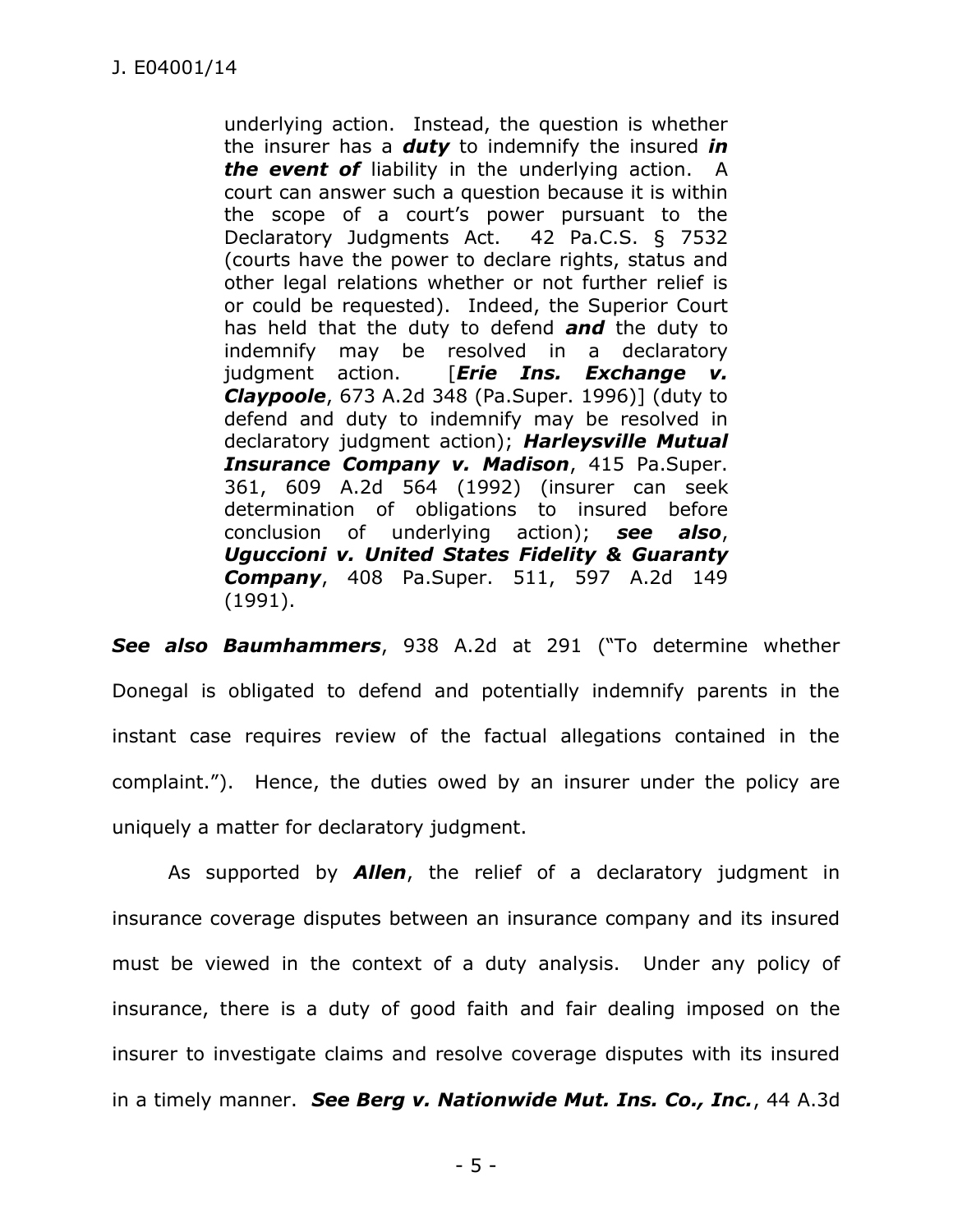1164, 1170 (Pa.Super. 2012), *appeal denied*, 65 A.3d 412 (Pa. 2013) ("The duty of good faith originates from the insurer's status as a fiduciary for its insured under the insurance contract, which gives the insurer the right, *inter alia*, to handle and process claims.") (citation omitted). This duty rests on the foundation that the prejudice to the insured can be great if a defense and coverage is denied. Furthermore, an insurer and its insured are not on equal footing; and in my view, where an insurer is put on notice of a coverage issue, *i.e.*, by comparing the factual allegations in the underlying complaint with the terms of the policy, it should promptly seek a judicial determination of whether or not it has a duty to defend/indemnify its insured in order to avoid prejudice to the insured. There would be little question that if the four corners of a complaint in a given case established that a duty to defend and indemnify was clearly excluded, then the insurer would be estopped from waiting to file for declaratory relief following the resolution of the underlying action. The result is no different instantly when Selective waited until the eve of trial.

As of July 31, 2007, when Selective sent a reservation of rights letter, and August 1, 2007, when the complaint was filed, Selective was aware of a potential coverage issue. Selective was well aware of all the pertinent facts more than four years prior to filing the declaratory judgment action. By the time the complaint was filed, Selective knew that Nemcheck was an employee of Hospitality; that he died in a one-vehicle accident while driving

- 6 -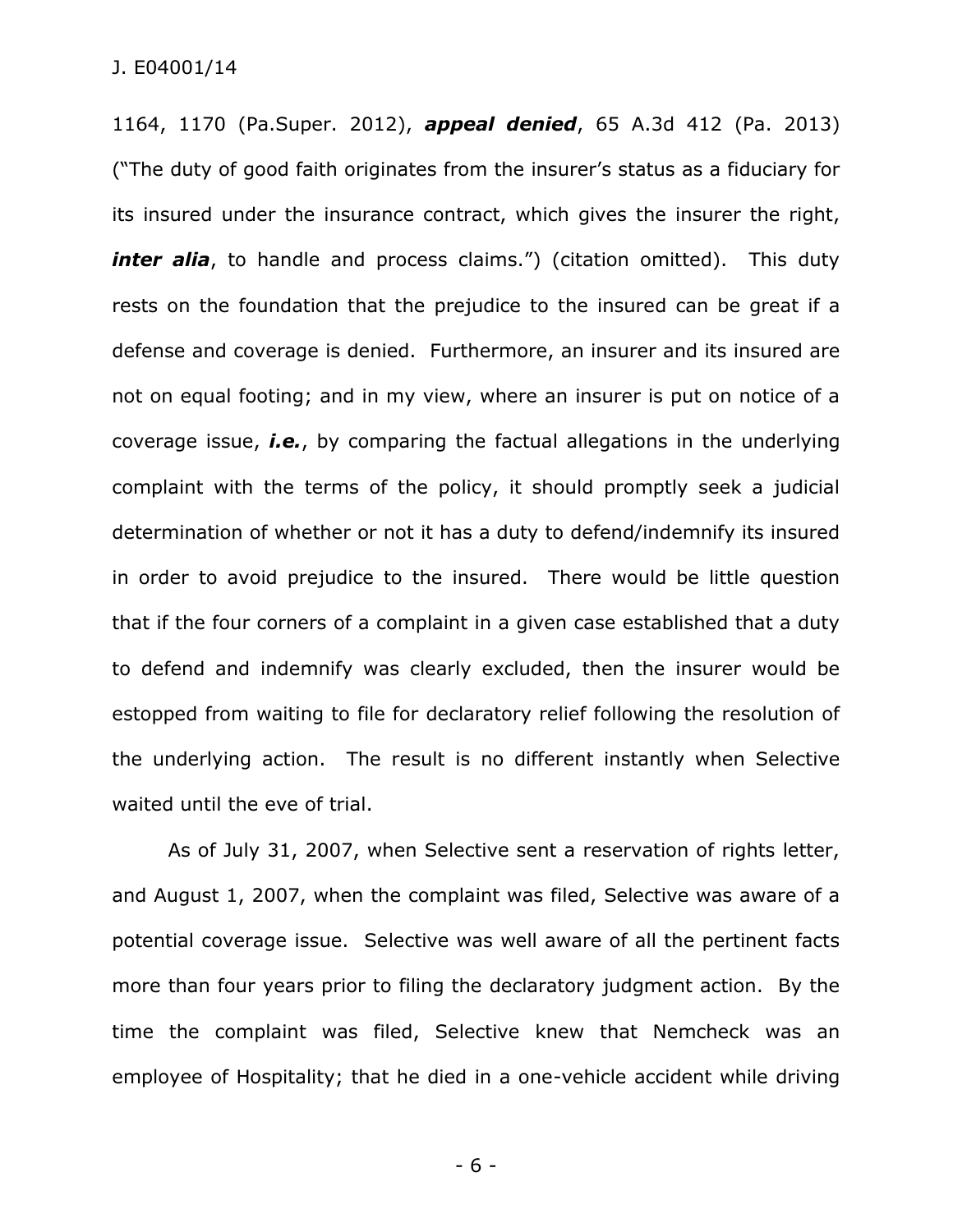home; that he was a minor; and that he had a BAC of .14. These facts were alleged in the complaint in the underlying lawsuit and summarized by Selective in its reservation of rights letter. As a result of the Liquor Code Enforcement proceeding, Selective also knew that Nemcheck took and consumed alcohol without Hospitality's knowledge or permission. Substantially the same facts are set forth in Selective's complaint for declaratory judgment to support its contention that coverage is precluded under the policy. A simple comparison of the factual allegations in the Nemcheck complaint with the terms of the policy should have enabled Selective to timely file a declaratory judgment action. Despite knowing all the salient facts upon which it relies in its declaratory judgment action, Selective waited until the eve of trial to seek a judicial determination of non-coverage.

> When an insurance company or its representative is notified of loss occurring under an indemnity policy, it becomes its duty immediately to investigate all the facts in connection with the supposed loss as well as any possible defense on the policy. It cannot play fast and loose, taking a chance in the hope of winning, and, if the results are adverse, take advantage of a defect in the policy. The insured loses substantial rights when he surrenders, as he must, to the insurance carrier the conduct of the case.

*Malley v. American Indemnity Corp.*, 146 A. 571, 573 (Pa. 1929). *See* 

*also Babcock & Wilcox Co. v. American Nuclear Insurers*, 76 A.3d 1,

13 (Pa.Super. 2013), *appeal granted in part*, 84 A.3d 699 (Pa. 2014),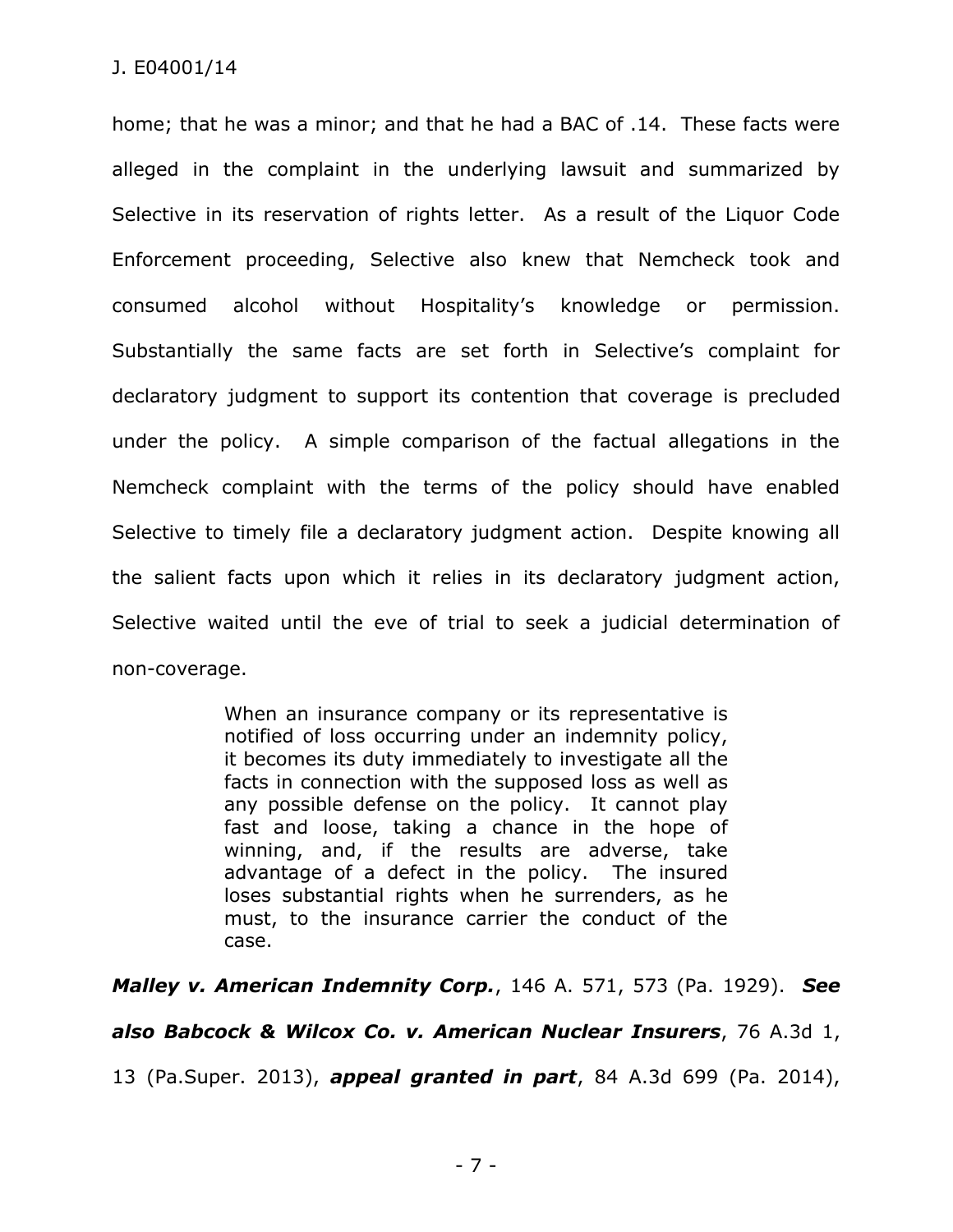quoting *Mid-Century Ins. Co. v. McKelvey*, 666 S.W.2d 457, 459 (Mo.Ct.App. 1984) ("Nothing chills one's zeal for a defense so much as the belief that, even if he loses, it will cost him nothing. . . ."). In the meantime, had Hospitality been informed of Selective's actual intention to deny coverage, it could have engaged separate counsel and managed its own defense. *See Brugnoli v. United National Ins. Co.*, 426 A.2d 164, 168 n.6 (Pa.Super. 1981) ("consent of the insured is necessary if the insurer is to retain control of defense of the action and at the same time reserve the right to disclaim liability under the policy"), quoting 14 G.Couch, Cycopedia of Insurance Law § 51:84 (2nd ed. 1965); *Babcock & Wilcox Co.*, 76 A.3d at 12 (an insured has the option to decline a defense tendered subject to a reservation of rights and furnish its own defense, either *pro se* or through independent counsel retained at the insured's expense). Although Selective did send a protective reservation of rights letter, Hospitality could be forgiven for assuming Selective had decided to waive any coverage issue when it had still not filed a declaratory judgment action five years later.

For these reasons, I would hold that the statute of limitations begins to run when an insurer is put on notice of a coverage dispute on a claim. In this case, that was no later than August 1, 2007, when the underlying complaint was filed. It was at that time that Selective was aware of an actual coverage controversy. Therefore, I would find that the limitations period to file a declaratory judgment action expired on August 1, 2011, and

- 8 -